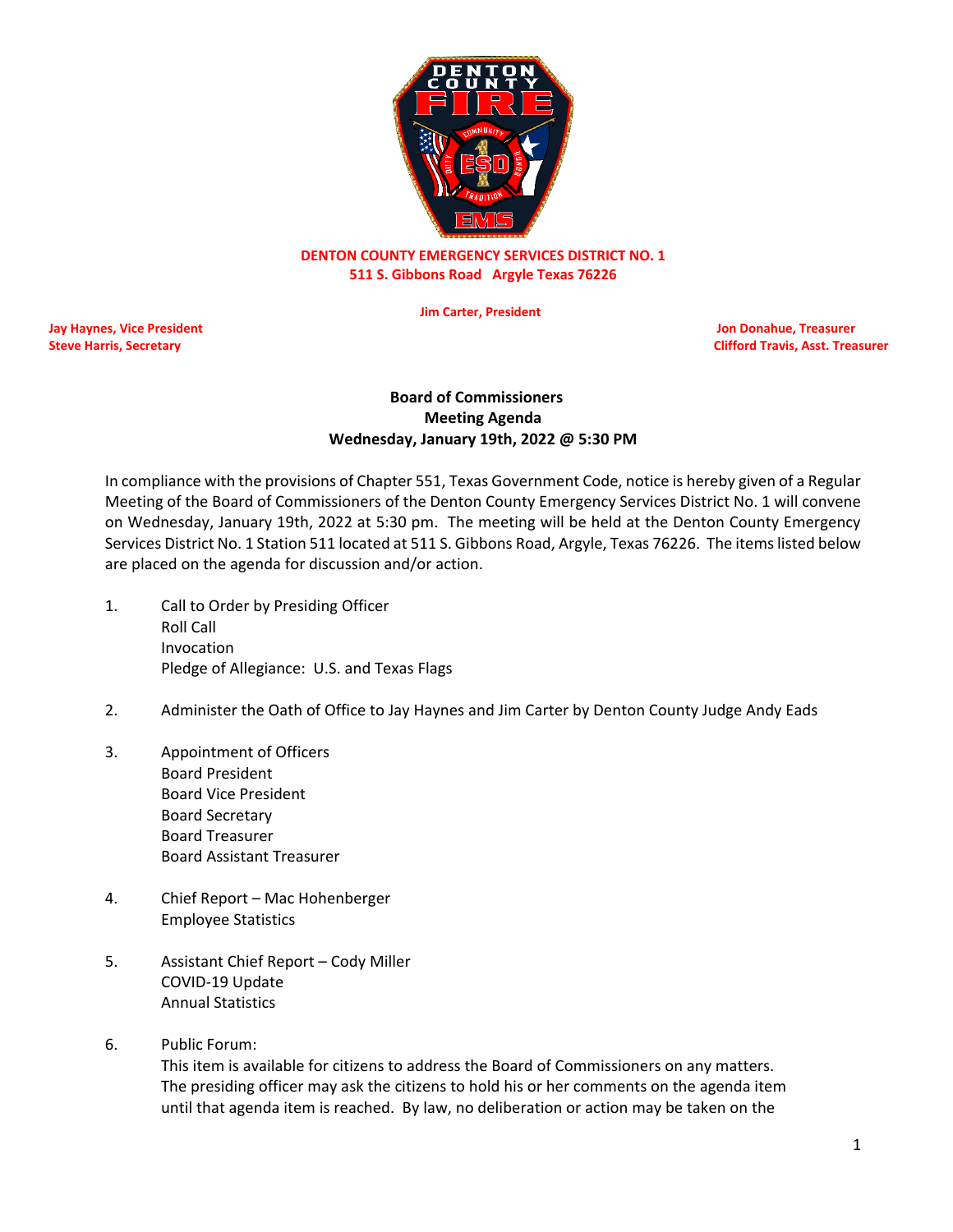

## **DENTON COUNTY EMERGENCY SERVICES DISTRICT NO. 1 511 S. Gibbons Road Argyle Texas 76226**

 **Jim Carter, President**

**Jay Haynes, Vice President Jon Donahue, Treasurer**

**Steve Harris, Secretary Clifford Travis, Asst. Treasurer** Clifford Travis, Asst. Treasurer

topic if the topic is not posted on the agenda. The presiding officer reserves the right to impose a time limit on this portion of the agenda.

#### New Business

- a. President's Report
	- 1. SAFE-D Update
- b. Vice President's Report
	- 1. Communications Report
- c. Secretary's Report
	- 1. Approval of the 12-15-21 Meeting Minutes
	- 2. Fire Chiefs Reports include Monthly Dispatch Reports, Monthly Statistics Report: ESD 1 FD Roanoke FD
		- Justin CVFD
	- 3. Acceptance of monthly reports from Service Providers representatives on emergency or non-emergency incidents to which it responded in the territory during the month of December from ESD1 FD, Justin CVFD, Roanoke FD
- d. Treasurer's Report
	- 1. Acceptance of the December cash flow statement
	- 2. Approval of the monthly disbursements
- e. Assistant Treasurer's Report
	- 1. Development update within the District
- 7. Executive Session

Pursuant to the Texas Government Code, annotated, Chapter 551 Subchapter D

- 1) Section 551.072 Deliberations about Real Property a governmental body may conduct a closed meeting to deliberate the purchase, exchange, lease, or value of real property if deliberation in an open meeting would have a detrimental effect on the position of the governmental body in negotiations with a third person:
	- i. Land acquisition for future fire station